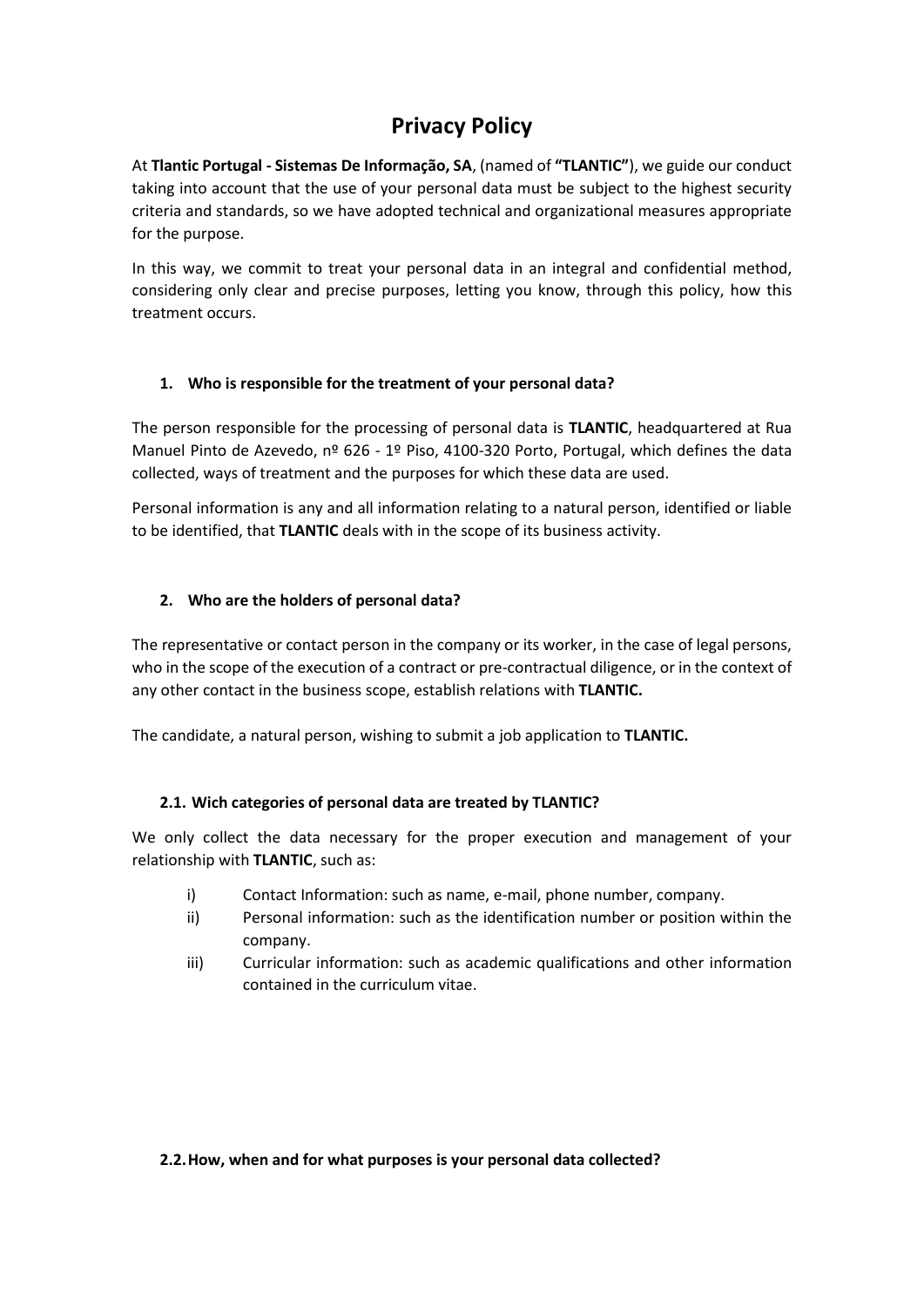Your personal data may be collected in the following circumstances and for the following purposes:

1. When you enter and develop a contract with us in the context of our activity, for example when you are a representative or employee of a customer or a company with whom we have contractual relationships.

2. When, within the scope of our activity, we establish commercial contacts, for example when you are a representative or worker of a customer or a company with whom we have contact with, with the purpose of establishing contractual relations.

3. When you establish contact with us, through the TLANTIC website.

### **3. What are the grounds and duration of the processing of personal data?**

The grounds that legitimize the processing of your personal data by **TLANTIC** are:

**Consent:** your personal data can be processed by manifestation of will free, specific, informed and explicit, in terms of which you accept, by means of an unequivocal positive statement or act, that your personal data can be processed.

**Pre-contractual diligences and/or contract execution:** your personal data may be necessary to clarify doubts, for the celebration, execute and manage the contract with **TLANTIC.**

**Compliance with legal obligation:** your data may be necessary to fulfill a legal obligation to which the controller, in this case **TLANTIC,** is subject.

**Legitimate interest:** your data may be necessary to carry out certain tasks related to the business activity of **TLANTIC**, except in cases where your privacy and data protection rights should prevail.

In this way, **TLANTIC** will process your personal data, according to the following:

### **3.1.How long do we keep your personal data?**

**TLANTIC** keeps the personal data of the holders only for the period strictly necessary to pursue the purpose for which they were collected, namely within the scope of legal obligations to which it is attached or during the period in which the legal person it represents or for whom it works establish a contractual relationship with **TLANTIC** or during the period in which pre-contractual steps are established. We may keep your personal data for longer periods, based on your consent or in situations where there is a legitimate interest for **TLANTIC**, always respecting the period necessary to pursue the purpose for which it was collected.

In the absence of a specific legal obligation, your data will be processed only for the period necessary to fulfill the purposes that motivated its collection, and as long as there are legitimate grounds that allow its conservation by **TLANTIC.**

Your personal data, when processed for the purposes of job applications, will be kept for a maximum period of **12 months** from the collection of your consent and if, within this period, you have not withdrawn your consent.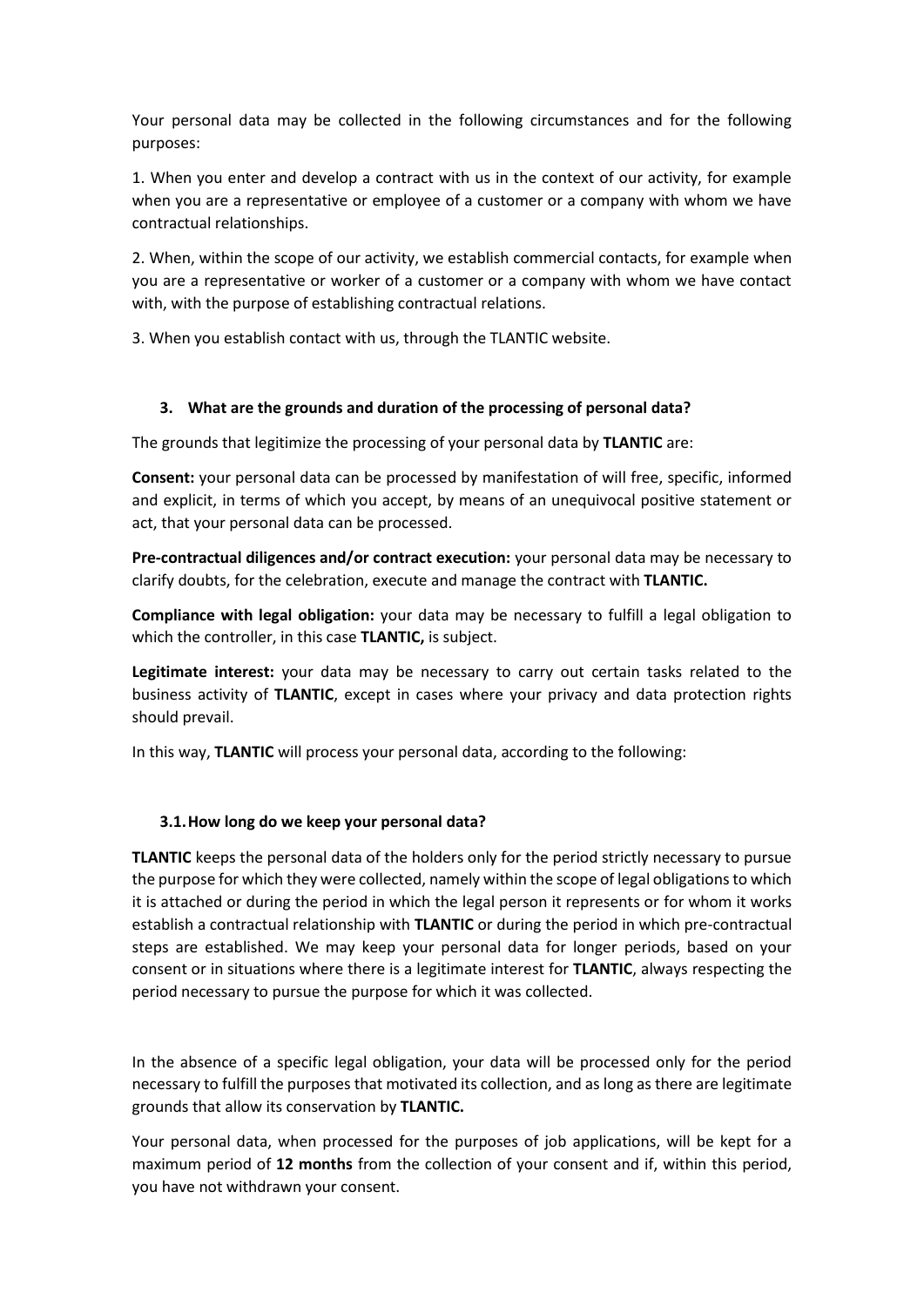Once the maximum retention period has been reached, personal data will be irreversibly anonymized (anonymized data may be preserved) or will be destroyed in a secure way.

# **4. To whom do we transmit your personal data?**

**TLANTIC** transmits your personal data only when necessary for the purposes described above.

**TLANTIC's** suppliers and service providers are contractually subject to the same terms and conditions for the treatment of personal data that this privacy policy establishes, and are prohibited from using, transferring, disclosing or registering the holder's personal data for any other purpose. than the one for which they were specifically hired.

**TLANTIC** may transmit your personal data, depending on the purpose for which they were collected, to different recipients, and only the data necessary for the development of the activity pursued by these entities will be transmitted within the scope of the purposes identified in this privacy policy. Your personal data may also be transmitted to entities to whom the data must be communicated under the law.

The activity and business structure in which **TLANTIC** is inserted may involve the transfer of personal data from data subjects to third countries (which do not belong to the European Union or the European Economic Area). In such cases, **TLANTIC** will implement the necessary and appropriate measures in light of the applicable law to ensure the protection of the personal data being transferred, strictly complying with the legal provisions regarding the requirements applicable to such transfers.

# **5. What are the rights of the holders of personal data?**

**TLANTIC** guarantees the applicability and compliance with all rights of the holder of personal data provided for in the General Data Protection Regulation and national legislation in force.

• **Right of access** 

You have the right to obtain confirmation that your personal data are or are not being processed and, if that is the case, the right to access your personal data and information relating to that same treatment, for example, you can request an exact copy of your compilation and request additional information about the treatment that we made.

# • **Right of Rectification**

You also have the right to obtain, without justified delay, the rectification of your inaccurate personal data, namely the right to correct or complete your personal data.

# • **Right to withdraw consent**

You can, at any moment, change your consent, limit it to certain types of treatment or withdraw it, however, the withdrawal of consent does not compromise the lawfulness of the treatment carried out based on the consent previously given**.**

• **Opposition Right**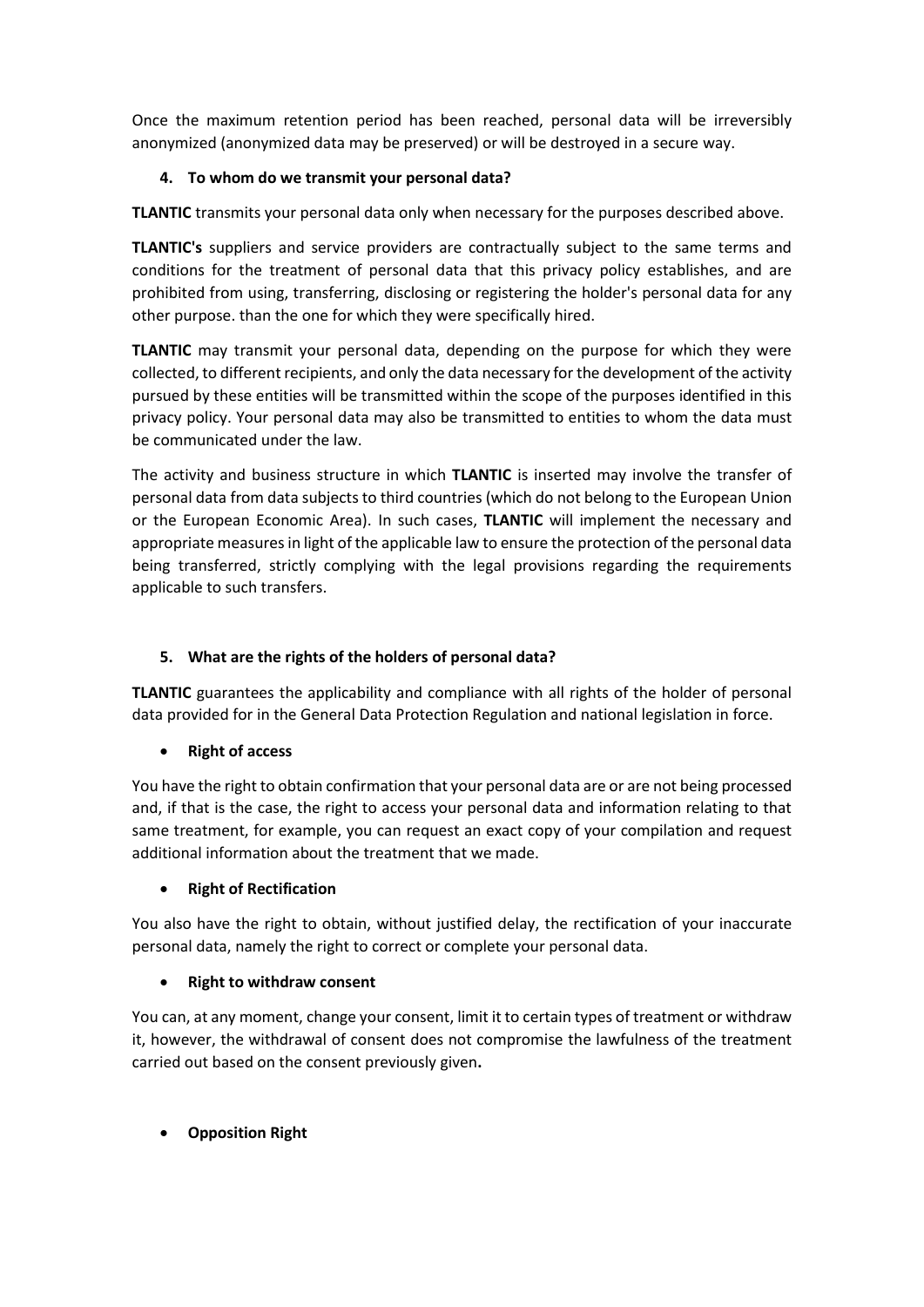You may also oppose, at any moment, the processing of your personal data, when there are no compelling and legitimate reasons for the treatment that prevail over your interests, rights and freedoms, or for the purposes of declaration, exercise or defense of a right in a judicial process.

# • **Direito à Limitação do Tratamento**

In certain situations, you have the right to obtain a limitation on the processing of your data, namely if you challenge the accuracy of personal data for a period that allows verifying its accuracy, in cases where the data are no longer necessary for the purposes of processing but are still required by the holder for the purpose of declaring, exercising or defending a right in the context of a judicial proceeding and even when he opposes the treatment, until it becomes clear that **TLANTIC's** reasons of legitimate interest, prevail over his own, as well as in other legally provided cases.

# • **Right to not be subject to any automated decision**

You have the right to not be subject to any decision taken solely based on automated treatment, including the definition of profiles that have an influence on your legal sphere or that significantly affect you in a similar way.

# **5.1.How to exercise your rights?**

You will be able to exercise your rights free of charge, unless it is a manifestly unfounded or excessive request, in which case a reasonable fee may be charged considering the costs.

We will respond to your requests within a maximum of 30 days, except in cases of more complex requests.

In effect, you can exercise your rights through the following **E-mail:** [info@tlantic.com]

Still, and if you are not satisfied with our response after exercising any of these rights, you have the right to file a complaint with the CNPD (National Data Protection Commission, Av. D. Carlos I, 134 - 1. 1200 -651 Lisbon, Tel: 351 213928400, Fax: +351 213976832, e-mail: geral@cnpd.pt).

### **6. Procedural and Technical Security Measures**

**TLANTIC** makes use of appropriate physical, technological, organizational and security measures to protect your personal data in order to protect the personal data made available to us, against its dissemination, loss, misuse, alteration, treatment or unauthorized access.

### **7. Update of privacy policy**